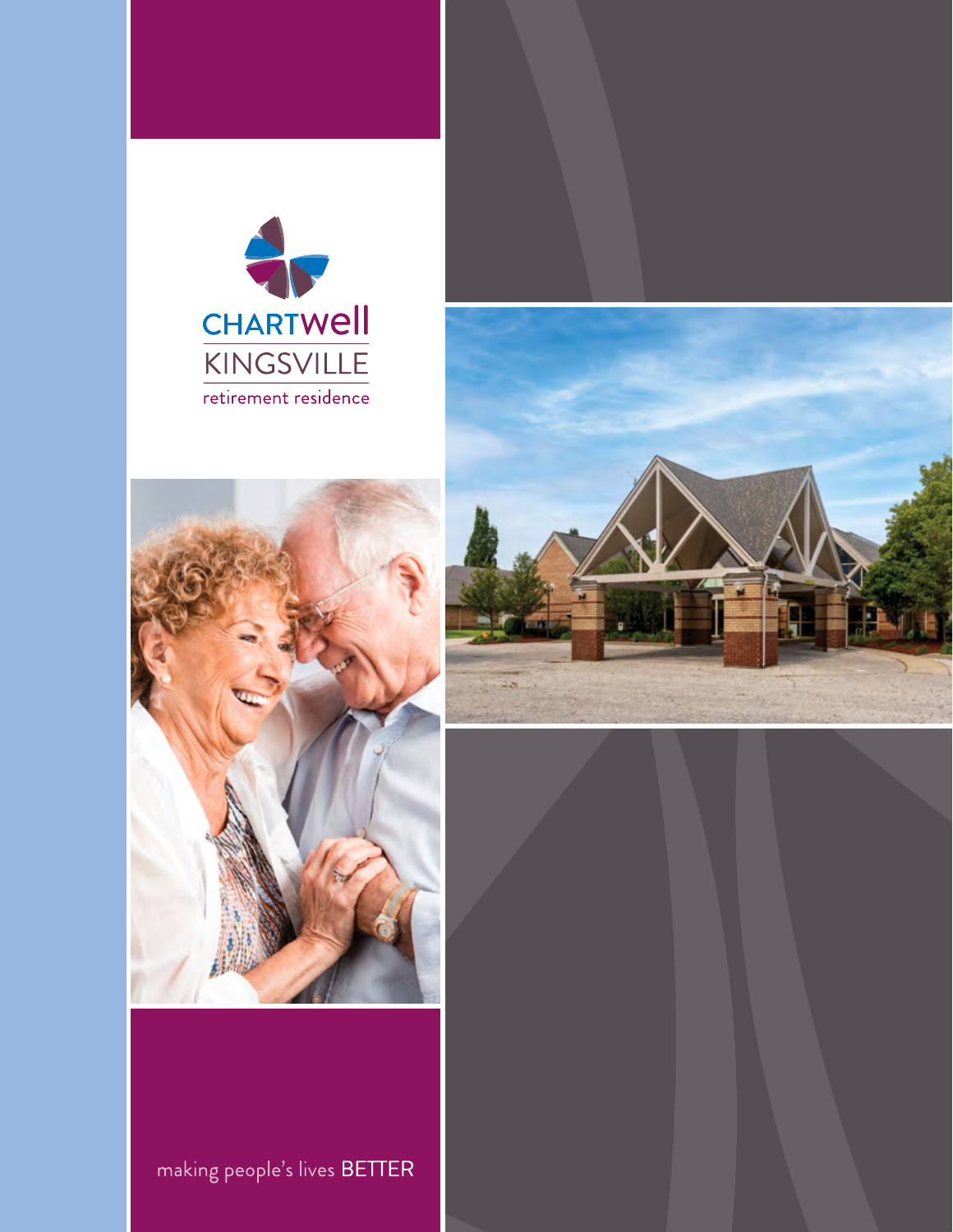

## PART OF OUR COMMUNITY SINCE 2012

Nestled in the heart of downtown Kingsville near the shores of Lake Erie, Chartwell Kingsville welcomes seniors searching for an independent supportive living lifestyle. Surrounded by lush natural surroundings, our retirement home enjoys a strong local reputation, thanks to our welcoming, vibrant atmosphere and the palpable sense of community shared by our residents and staff.

Dedicated to preserving its lovely Victorian architecture and heritage, Kingsville is Canada's southernmost town, known for its mild climate

and rolling farmlands. Our desirable location is within close walking and driving distance of many convenient amenities and services: retail shopping, restaurants, grocery stores, libraries, banks, liquor stores, coffee shops, places of worship and the hospital. If you wish to stay active, you'll find many recreational opportunities with attractions such as Jack Miner Bird Sanctuary and an abundance of parks and walking paths, including the beautiful waterfront trail along Lakeside Park.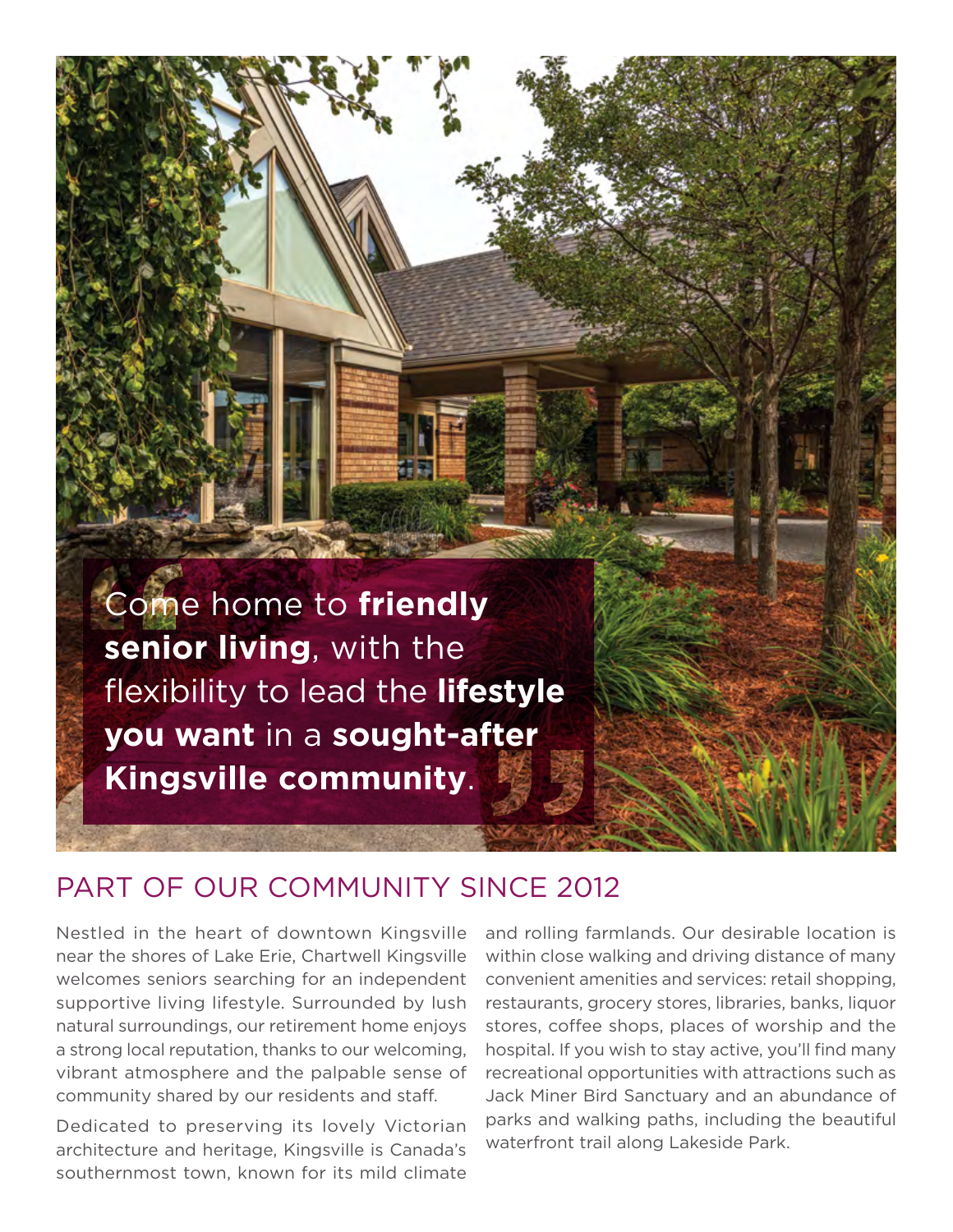# OUR UNIQUE LIFESTYLE

As you walk through our doors, you'll find our retirement home is defined by comfortable furnishings, a warm colour palette, and a gorgeous indoor fountain along the hallway. Our suites are equally attractive and come in a selection of light-flled studios and spacious one- and two-bedroom layouts that feel modern and fresh.

One of the most appreciated aspects of life at Chartwell Kingsville is our residence's superb amenities and variety of enriching lifestyle programs. In addition to three delicious daily meals, housekeeping, parking and flexible care services, we provide a range of recreational experiences designed to keep you engaged, active and entertained. Our open-concept amenities are easily accessible and make our home conducive to social gatherings and activities. You choose how each day is based on how you want to live in your retirement years!

Explore our Living at Chartwell brochure to learn more about dining, lifestyle activities and personalized care services.









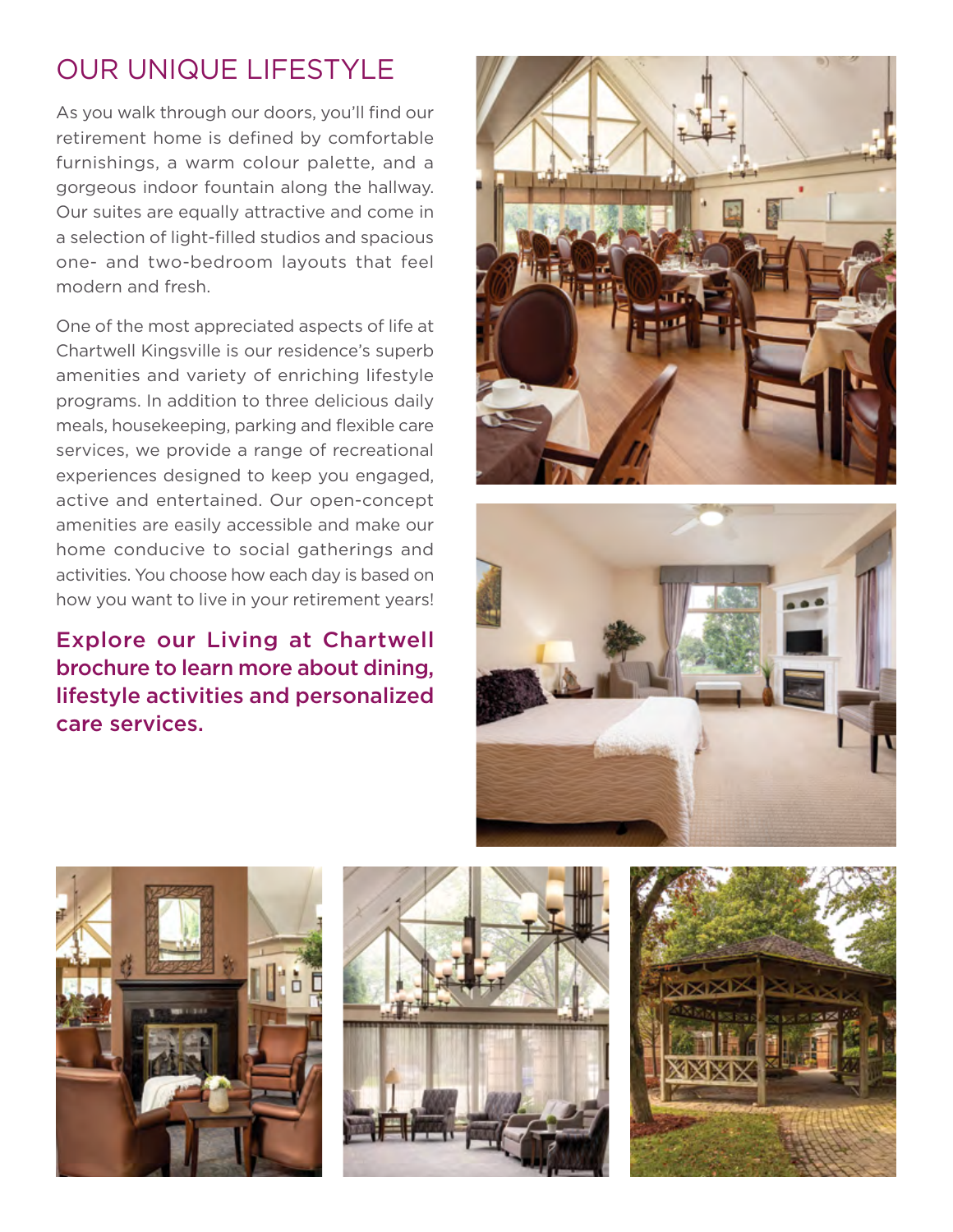# FACTS & FEATURES



### IN THE NEIGHBOURHOOD

| Grocery stores    | • Restaurants        |
|-------------------|----------------------|
| • Pharmacies      | • Medical clinics    |
| • Shopping        | $\blacksquare$ Banks |
| <i>ACTIVITIES</i> |                      |

- Golf courses
- **Senior centres**
- Long term care

#### ACTIVITIES

- LiveNow program **Exercise** Exercise Piano
- **Day trips\*** Crafts **Day trips\* Live entertainment Crafts**
- Social and Billiards Educational activities recreational programs

#### DINING SERVICES

- 
- 

- À la carte menu Special diets accommodated Themed dinner\*
- Diversified menu  **Meals for guests\*** Freshly-prepared snacks
	-

#### CARE SERVICES

- Medication supervision/ Assistance with activities CareRx Pharmacy
- 
- 
- 
- 
- 
- $\bullet$  Vitals monitored\*
- 
- of daily living\* **and all and accord Audiology/hearing clinic\***<br>• Visiting Physician\* **and a Blood pressure clinic\***
- Care Assist Program Visiting Physician\* Blood pressure clinic Vitals monitored Plood pressure clinic •

#### AMENITIES

- Dining room **Activity room Activity room Library**
- 
- 
- 
- 
- Country kitchen Multi-functional room Outdoor greenspace
- 
- 
- Bistro/cafe **Walking paths** TV room TV room Walking paths
	-